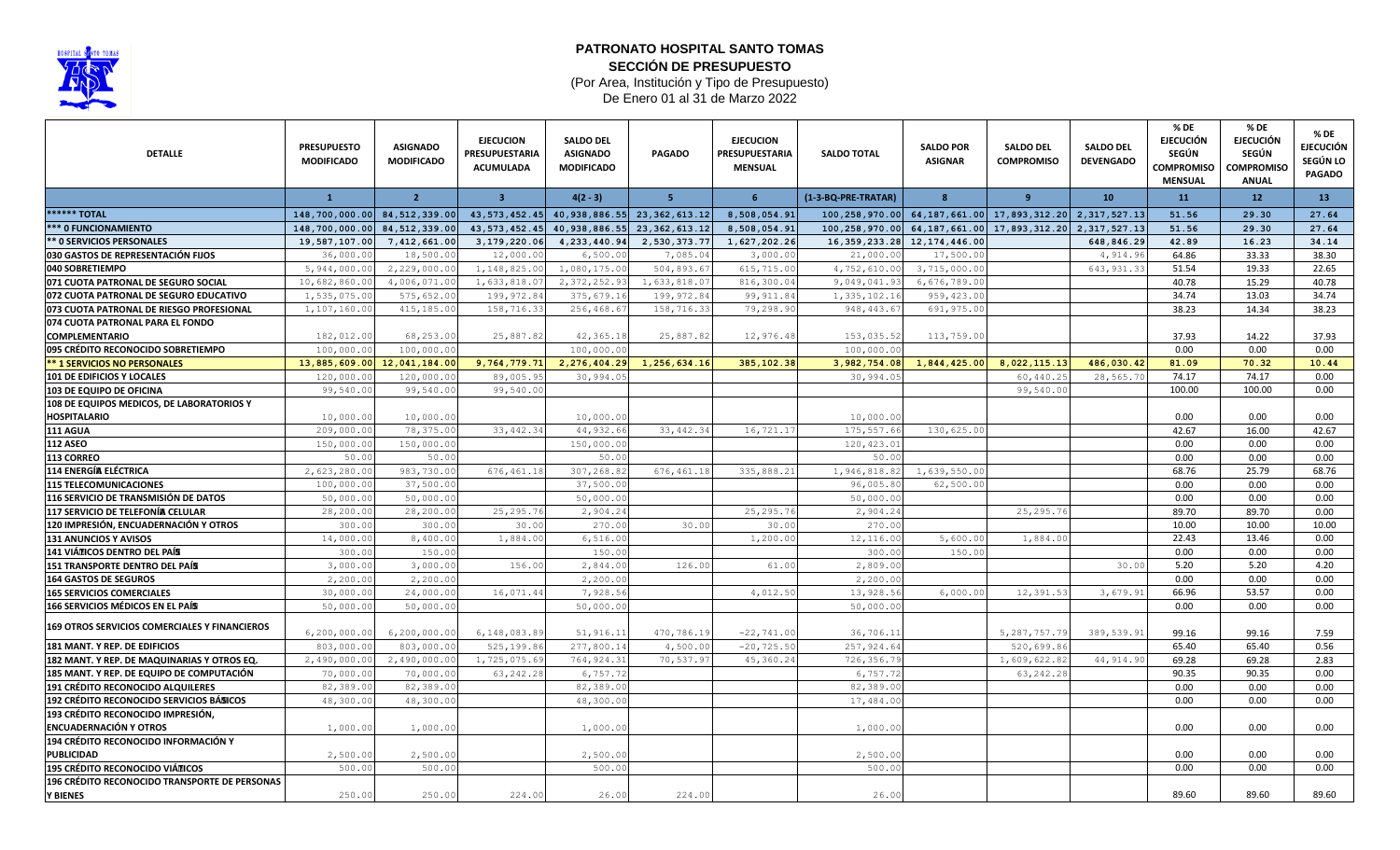| 197 CRÉDITO RECONOCIDO SERVICIOS COMERCIALES Y                   |                                         |                                      |                                                        |                                                          |                 |                                                      |                     |                                    |                                       |                                      |                                                                                 |                                                                        |                                                       |
|------------------------------------------------------------------|-----------------------------------------|--------------------------------------|--------------------------------------------------------|----------------------------------------------------------|-----------------|------------------------------------------------------|---------------------|------------------------------------|---------------------------------------|--------------------------------------|---------------------------------------------------------------------------------|------------------------------------------------------------------------|-------------------------------------------------------|
| <b>FINANCIEROS</b>                                               | 297,800.00                              | 297,800.00                           | 10,287.4                                               | 287, 512.53                                              | 526.48          |                                                      | 287, 512.53         |                                    | 9,760.99                              |                                      | 3.45                                                                            | 3.45                                                                   | 0.18                                                  |
| <b>DETALLE</b>                                                   | <b>PRESUPUESTO</b><br><b>MODIFICADO</b> | <b>ASIGNADO</b><br><b>MODIFICADO</b> | <b>EJECUCION</b><br>PRESUPUESTARIA<br><b>ACUMULADA</b> | <b>SALDO DEL</b><br><b>ASIGNADO</b><br><b>MODIFICADO</b> | <b>PAGADO</b>   | <b>EJECUCION</b><br>PRESUPUESTARIA<br><b>MENSUAL</b> | <b>SALDO TOTAL</b>  | <b>SALDO POR</b><br><b>ASIGNAR</b> | <b>SALDO DEL</b><br><b>COMPROMISO</b> | <b>SALDO DEL</b><br><b>DEVENGADO</b> | % DE<br><b>EJECUCIÓN</b><br><b>SEGÚN</b><br><b>COMPROMISO</b><br><b>MENSUAL</b> | % DE<br><b>EJECUCIÓN</b><br>SEGÚN<br><b>COMPROMISO</b><br><b>ANUAL</b> | % DE<br><b>EJECUCIÓN</b><br>SEGÚN LO<br><b>PAGADO</b> |
|                                                                  | $\mathbf{1}$                            | $\overline{2}$                       | 3 <sup>2</sup>                                         | $4(2 - 3)$                                               | 5 <sub>1</sub>  | 6 <sup>1</sup>                                       | (1-3-BQ-PRE-TRATAR) | 8                                  | 9                                     | 10                                   | 11                                                                              | 12 <sub>2</sub>                                                        | 13                                                    |
| 199 CRÉDITO RECONOCIDO MANTENIMIENTO Y<br><b>REPARACIÓN</b>      | 400,000.00                              | 400,000.00                           | 350,779.85                                             | 49,220.15                                                |                 |                                                      | 49,220.15           |                                    | 331, 479.85                           | 19,300.00                            | 87.69                                                                           | 87.69                                                                  | 0.00                                                  |
| ** 2 MATERIALES Y SUMINISTROS                                    |                                         | 34, 103, 906, 00 33, 463, 728, 00    | 11,495,889.77 21,967,838.23                            |                                                          | 650, 175.57     | 605,870.86                                           | 19, 107, 798.42     | 640,178.00                         | 9,841,800.17                          | 1,003,914.03                         | 34.35                                                                           | 33.71                                                                  | 1.94                                                  |
| 201 ALIMENTOS PARA CONSUMO HUMANO                                | 5,000.00                                | 3,000.0                              | 1,594.0                                                | 1,405.9                                                  | 1,411.03        | 867.46                                               | 3,370.97            | 2,000.00                           |                                       | 183.0                                | 53.13                                                                           | 31.88                                                                  | 47.03                                                 |
| 203 BEBIDAS                                                      | 5,000.00                                | 3,000.01                             | 17.51                                                  | 2,982.49                                                 | 17.51           | 17.51                                                | 4,982.49            | 2,000.00                           |                                       |                                      | 0.58                                                                            | 0.35                                                                   | 0.58                                                  |
| <b>211 ACABADO TEXTIL</b>                                        | 15,000.00                               | 15,000.00                            | 139.80                                                 | 14,860.2                                                 | 139.80          | 60.20                                                | 14,860.20           |                                    |                                       |                                      | 0.93                                                                            | 0.93                                                                   | 0.93                                                  |
| 212 CALZADO                                                      | 4,000.00                                | 4,000.01                             |                                                        | 4,000.00                                                 |                 |                                                      | 4,000.00            |                                    |                                       |                                      | 0.00                                                                            | 0.00                                                                   | 0.00                                                  |
| <b>213 HILADOS Y TELAS</b>                                       | 695,150.00                              | 695,150.0                            | 612.50                                                 | 694, 537.50                                              |                 | 612.50                                               | 694,537.50          |                                    | 612.50                                |                                      | 0.09                                                                            | 0.09                                                                   | 0.00                                                  |
| 214 PRENDAS DE VESTIR                                            | 400,000.00                              | 400,000.00                           |                                                        | 400,000.00                                               |                 |                                                      | 400,000.00          |                                    |                                       |                                      | 0.00                                                                            | 0.00                                                                   | 0.00                                                  |
| <b>219 OTROS TEXTILES Y VESTUARIO</b>                            | 851,095.00                              | 510,657.0                            |                                                        | 510,657.0                                                |                 | $-29, 162.80$                                        | 851,095.00          | 340,438.00                         |                                       |                                      | 0.00                                                                            | 0.00                                                                   | 0.00                                                  |
| 221 DIESEL                                                       | 269,949.00                              | 94,949.0                             | 39,856.00                                              | 55,093.00                                                | 25, 117.00      | 14,739.00                                            | 230,093.00          | 175,000.00                         |                                       | 14,739.00                            | 41.98                                                                           | 14.76                                                                  | 26.45                                                 |
| <b>222 GAS</b>                                                   | 800.00                                  | 600.00                               | 112.67                                                 | 487.33                                                   | 112.67          | 108.30                                               | 687.33              | 200.00                             |                                       |                                      | 18.78                                                                           | 14.08                                                                  | 18.78                                                 |
| <b>223 GASOLINA</b>                                              | 15,000.00                               | 15,000.00                            |                                                        | 15,000.00                                                |                 |                                                      | 15,000.00           |                                    |                                       |                                      | 0.00                                                                            | 0.00                                                                   | 0.00                                                  |
| <b>224 LUBRICANTES</b>                                           | 2,000.00                                | 1,500.01                             | 503.00                                                 | 997.00                                                   |                 | 503.00                                               | 1,497.00            | 500.00                             | 503.00                                |                                      | 33.53                                                                           | 25.15                                                                  | 0.00                                                  |
| 231 IMPRESOS                                                     | 25,000.00                               | 20,000.0                             |                                                        | 20,000.01                                                |                 |                                                      | 22, 135.60          | 5,000.00                           |                                       |                                      | 0.00                                                                            | 0.00                                                                   | 0.00                                                  |
| 232 PAPELERÍA                                                    | 60,000.00                               | 60,000.0                             | 57,779.7                                               | 2,220.2                                                  | 120.00          | 44,009.77                                            | 2,220.23            |                                    | 21,697.73                             | 35,962.04                            | 96.30                                                                           | 96.30                                                                  | 0.20                                                  |
| 239 OTROS PRODUCTOS DE PAPEL Y CARTÓN                            | 250,000.00                              | 250,000.01                           | 108, 357.50                                            | 141,642.50                                               | 1,977.50        | 1,170.00                                             | 141,642.50          |                                    | 106,380.00                            |                                      | 43.34                                                                           | 43.34                                                                  | 0.79                                                  |
| 242 INSECTICIDAS, FUMIGANTES Y OTROS                             | 122,935.00                              | 122,895.00                           | 122,834.40                                             | 60.60                                                    |                 | 122,834.40                                           | 100.60              | 40.00                              | 122,834.40                            |                                      | 99.95                                                                           | 99.92                                                                  | 0.00                                                  |
| <b>243 PINTURAS, COLORANTES Y TINTES</b>                         | 15,000.00                               | 15,000.00                            |                                                        | 15,000.00                                                |                 | $-524.04$                                            | 15,000.01           |                                    |                                       |                                      | 0.00                                                                            | 0.00                                                                   | 0.00                                                  |
| 244 PRODUCTOS MEDICINALES Y FARMACÉUTICOS                        | 9,000,000.00                            | 9,000,000.0                          | 3, 199, 144.1                                          | 5,800,855.8                                              | 54,883.93       | 546,330.31                                           | 5,064,773.57        |                                    | 2,790,249.88                          | 354,010.30                           | 35.55                                                                           | 35.55                                                                  | 0.61                                                  |
| 245 OXÍGENO MÉDICO                                               | 2,784,300.00                            | 2,784,300.01                         | 6,577.06                                               | 2,777,722.94                                             | 642.00          | $-56, 114.48$                                        | 524,488.63          |                                    | 5,586.00                              | 349.06                               | 0.24                                                                            | 0.24                                                                   | 0.02                                                  |
| <b>249 OTROS PRODUCTOS QUÍMICOS</b>                              | 150,000.00                              | 125,000.01                           | 75.00                                                  | 124,925.00                                               | 75.00           | $-80, 337.70$                                        | 69,587.30           | 25,000.00                          |                                       |                                      | 0.06                                                                            | 0.05                                                                   | 0.06                                                  |
| <b>252 CEMENTO</b>                                               | 2,000.00                                | 1,500.01                             |                                                        | 1,500.00                                                 |                 |                                                      | 2,000.00            | 500.00                             |                                       |                                      | 0.00                                                                            | 0.00                                                                   | 0.00                                                  |
| 253 MADERA                                                       | 5,000.00                                | 5,000.0                              |                                                        | 5,000.01                                                 |                 |                                                      | 5,000.00            |                                    |                                       |                                      | 0.00                                                                            | 0.00                                                                   | 0.00                                                  |
|                                                                  |                                         |                                      | 1,032.4                                                |                                                          | 239.95          | 309.50                                               |                     |                                    | 792.50                                |                                      | 5.16                                                                            | 4.13                                                                   | 1.20                                                  |
| 254 MATERIAL DE FONTANERÍA                                       | 25,000.00                               | 20,000.00                            |                                                        | 18,967.55                                                |                 |                                                      | 23, 484.55          | 5,000.00                           |                                       |                                      | 0.61                                                                            | 0.57                                                                   | 0.61                                                  |
| <b>255 MATERIAL ELÉCTRICO</b>                                    | 75,000.00                               | 70,000.01                            | 424.54<br>40.4(                                        | 69,575.46                                                | 424.54<br>40.4( | $-539.46$<br>$-8, 575.50$                            | 73,640.96           | 5,000.00                           |                                       |                                      | 0.27                                                                            | 0.20                                                                   | 0.27                                                  |
| 256 MATERIAL METÁLICO                                            | 20,000.00                               | 15,000.01                            |                                                        | 14,959.60                                                |                 |                                                      | 19,635.60           | 5,000.00                           |                                       |                                      | 0.00                                                                            |                                                                        | 0.00                                                  |
| <b>257 PIEDRA Y ARENA</b>                                        | 2,000.00                                | 1,500.0                              |                                                        | 1,500.00                                                 |                 |                                                      | 2,000.00            | 500.00                             |                                       |                                      |                                                                                 | 0.00                                                                   |                                                       |
| 259 OTROS MATERIALES DE CONSTRUCCIÓN                             | 50,000.00                               | 45,000.0                             | 5,761.3                                                | 39,238.6                                                 | 671.37          | 618.07                                               | 44,185.3            | 5,000.00                           |                                       | 5,090.00                             | 12.80                                                                           | 11.52                                                                  | 1.49                                                  |
| <b>262 HERRAMIENTAS E INSTRUMENTOS</b>                           | 30,000.00                               | 25,000.01                            | 1,965.99                                               | 23,034.01                                                | 45.99           | $-281.48$                                            | 27,695.54           | 5,000.00                           | 1,920.00                              |                                      | 7.86                                                                            | 6.55                                                                   | 0.18                                                  |
| 263 MATERIAL Y ARTÍCULOS DE SEGURIDAD PÚBLICA E<br><b>INSTIT</b> | 5,000.00                                | 3,000.01                             |                                                        | 3,000.00                                                 |                 |                                                      | 5,000.00            | 2,000.00                           |                                       |                                      | 0.00                                                                            | 0.00                                                                   | 0.00                                                  |
| 265 MATERIALES Y SUMINISTROS DE COMPUTACIÓN                      | 4,000.00                                | 4,000.00                             | 1,042.33                                               | 2,957.67                                                 | 766.42          | 525.91                                               | 2,957.67            |                                    |                                       | 275.91                               | 26.06                                                                           | 26.06                                                                  | 19.16                                                 |
| <b>269 OTROS PRODUCTOS VARIOS</b>                                | 150,000.00                              | 90,000.01                            | 888.12                                                 | 89,111.88                                                | 17.70           | 888.12                                               | 149, 111.88         | 60,000.00                          | 870.42                                |                                      | 0.99                                                                            | 0.59                                                                   | 0.02                                                  |
| 271 ÚTILES DE COCINA Y COMEDOR                                   | 12,400.00                               | 10,400.0                             |                                                        | 10,400.0                                                 |                 |                                                      | 12,400.00           | 2,000.00                           |                                       |                                      | 0.00                                                                            | 0.00                                                                   | 0.00                                                  |
| 273 ÚTILES DE ASEO Y LIMPIEZA                                    | 554,604.00                              | 554,604.0                            | 50, 235.7                                              | 504,368.2                                                | 644.00          | $-54, 339.48$                                        | 504,368.28          |                                    | 46,659.72                             | 2,932.00                             | 9.06                                                                            | 9.06                                                                   | 0.12                                                  |
| 274 ÚTILES Y MATERIALES MEDICOS, DE LABORATORIO                  |                                         |                                      |                                                        |                                                          |                 |                                                      |                     |                                    |                                       |                                      |                                                                                 |                                                                        |                                                       |
| <b>Y FARM</b>                                                    | 5,000,000.00                            | 5,000,000.00                         | 3, 478, 444.64                                         | 1,521,555.36                                             | 268,815.03      | 463,768.14                                           | 1,387,408.56        |                                    | 3, 151, 650.07                        | 57,979.54                            | 69.57                                                                           | 69.57                                                                  | 5.38                                                  |
| 275 ÚTILES Y MATERIALES DE OFICINA                               | 40,000.00                               | 40,000.00                            | 18,830.25                                              | 21, 169. 75                                              | 917.85          | 17,366.42                                            | 17,989.02           |                                    | 3,272.40                              | 14,640.00                            | 47.08                                                                           | 47.08                                                                  | 2.29                                                  |
| 276 MATERIALES PARA RAYOS X                                      | 470,000.00                              | 470,000.00                           | 385, 523.22                                            | 84, 476.78                                               |                 | 23,780.00                                            | 84, 476.78          |                                    | 381, 923.22                           | 3,600.00                             | 82.03                                                                           | 82.03                                                                  | 0.00                                                  |
| 277 INSTRUMENTAL MÉDICO Y QUIRÚRGICO                             | 9,000,000.00                            | 9,000,000.00                         | 3,562,168.18                                           | 5, 437, 831.82                                           | 272, 116.51     | $-266, 717.80$                                       | 5,280,090.28        |                                    | 2,930,917.05                          | 359,134.62                           | 39.58                                                                           | 39.58                                                                  | 3.02                                                  |
| 278 ARTÍCULOS DE PRÓTESIS Y REHABILITACIÓN                       | 300,000.00                              | 300,000.00                           | 36, 255.00                                             | 263,745.00                                               |                 | $-49, 200.00$                                        | 243,745.00          |                                    | 36,255.00                             |                                      | 12.09                                                                           | 12.09                                                                  | 0.00                                                  |
| 279 OTROS ÚTILES Y MATERIALES                                    | 130,000.00                              | 130,000.00                           | 19,254.20                                              | 110,745.80                                               | 420.20          | 308.00                                               | 110,745.80          |                                    | 494.00                                | 18,340.00                            | 14.81                                                                           | 14.81                                                                  | 0.32                                                  |
| <b>280 REPUESTOS</b>                                             | 600,000.00                              | 600,000.00                           | 27, 454.16                                             | 572, 545.84                                              | 755.20          | $-63, 254.85$                                        | 569, 328.48         |                                    | 19,230.00                             | 7,468.96                             | 4.58                                                                            | 4.58                                                                   | 0.13                                                  |
| 291 CRÉDITO RECONOCIDO ALIMENTOS Y BEBIDAS                       | 1,000.00                                | 1,000.00                             | 420.00                                                 | 580.00                                                   | 420.00          |                                                      | 580.00              |                                    |                                       |                                      | 42.00                                                                           | 42.00                                                                  | 42.00                                                 |
| 292 CRÉDITO RECONOCIDO TEXTILES Y VESTUARIO                      | 50,000.00                               | 50,000.00                            |                                                        | 50,000.00                                                |                 |                                                      | 50,000.00           |                                    |                                       |                                      | 0.00                                                                            | 0.00                                                                   | 0.00                                                  |
| 293 CRÉDITO RECONOCIDO COMBUSTIBLES Y                            |                                         |                                      |                                                        |                                                          |                 |                                                      |                     |                                    |                                       |                                      |                                                                                 |                                                                        |                                                       |
| <b>LUBRICANTES</b>                                               | 20,051.00                               | 20,051.00                            | 20,049.31                                              | 1.69                                                     | 15,436.11       | 17,552.20                                            | 1.69                |                                    |                                       | 4,613.20                             | 99.99                                                                           | 99.99                                                                  | 76.98                                                 |